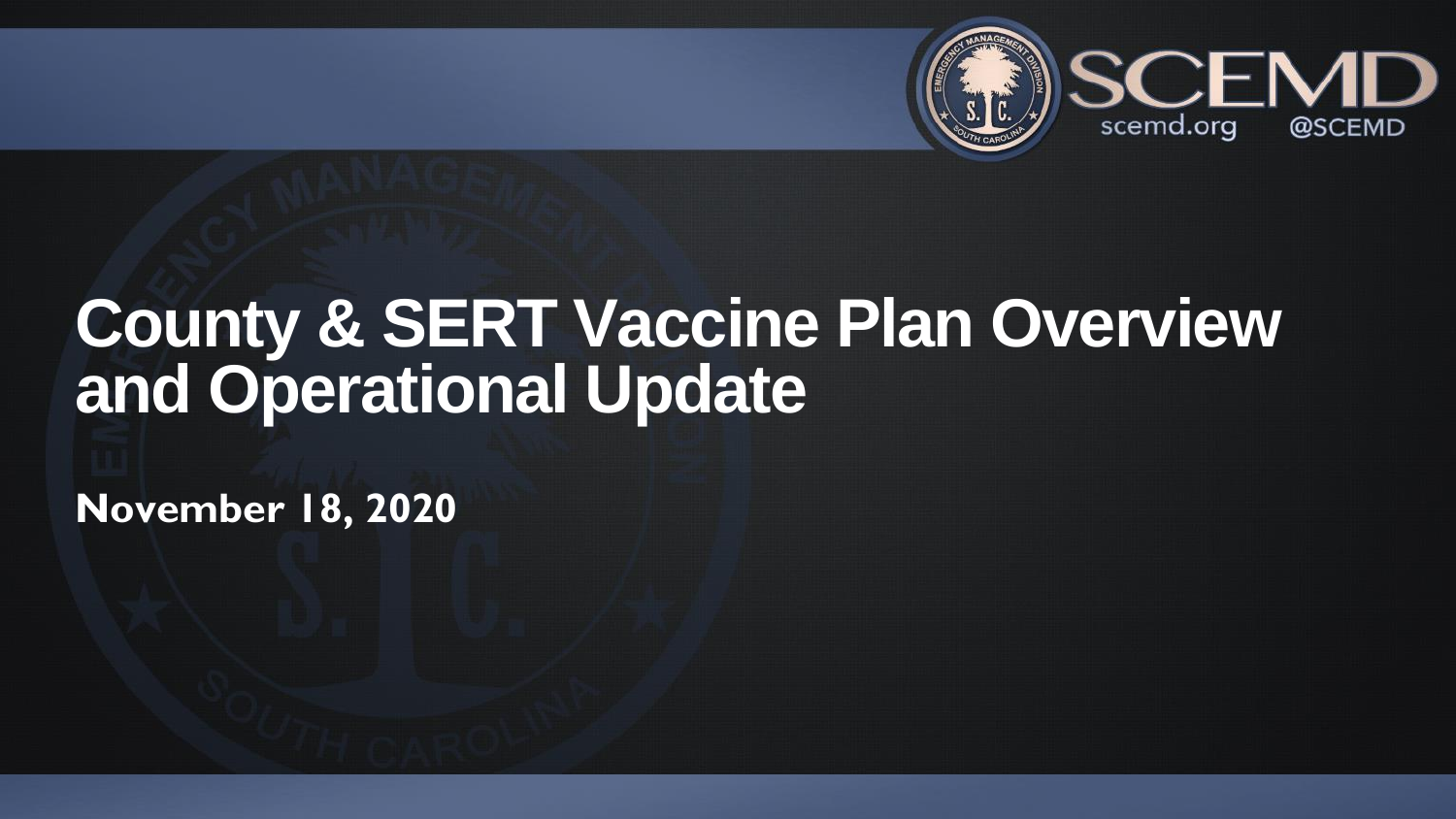## **County Vaccine Plan Update**

### **Agenda**:

**EXACCINE Operational Update**  Phase 0 (Pre-Vaccine) Phase 1 (Limited Vaccine Supply) Phase 2 (Large Doses Available) Phase 3 (Sufficient Supply Available) Finance and Reimbursement Overview Open Floor – *Counties and Vaccine Task Force*







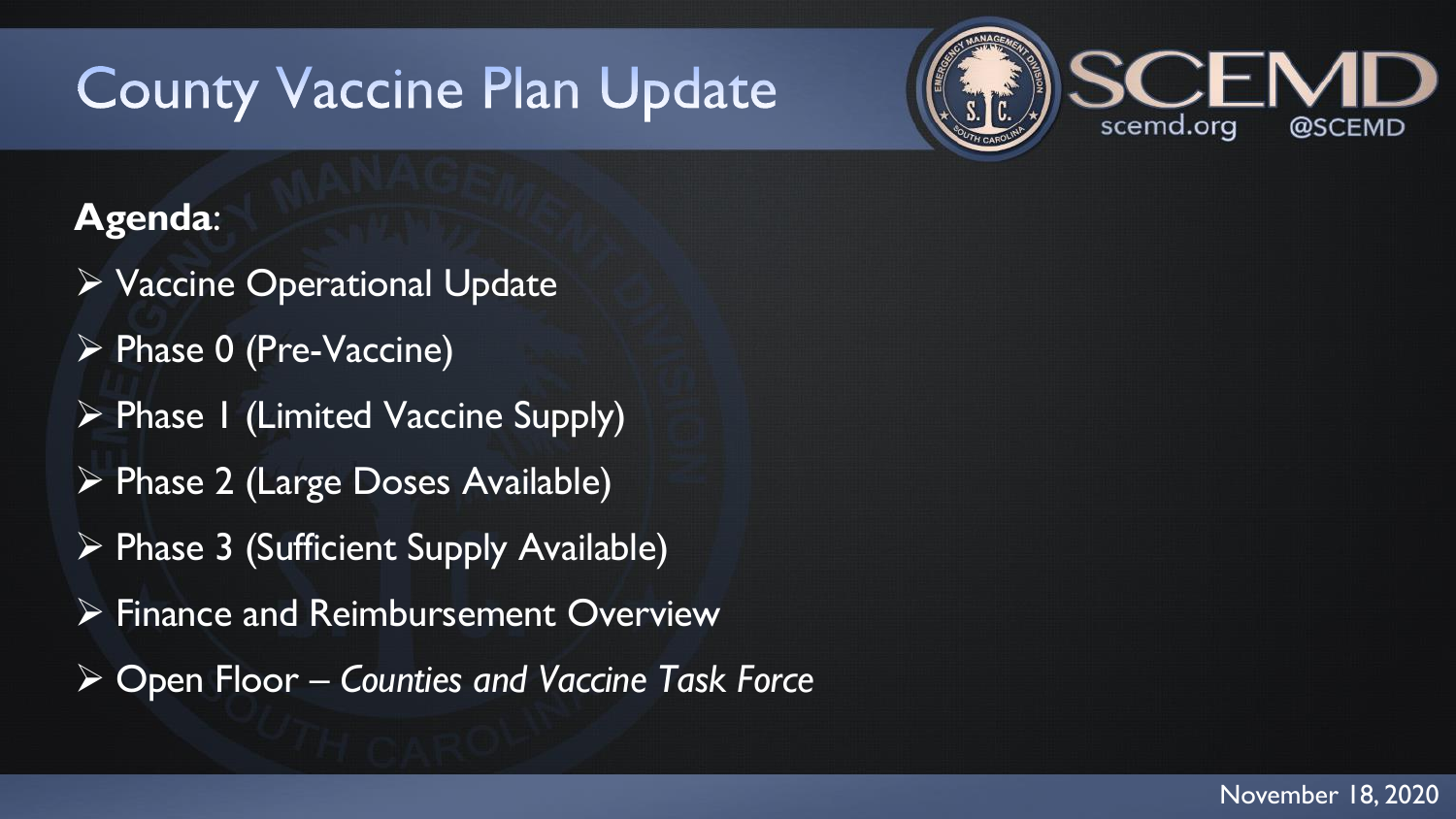## Vaccine Operational Update

- $\triangleright$  2 Vaccines will be available in December Pfizer and Moderna **Each vaccine has different handling instructions** 
	-
	- **Both vaccines require 2 doses**
	- **Number of doses is unknown; will not be enough to cover the** healthcare sector
	- Prioritization critical frontline workers in high-risk settings
- More vaccines may be coming to market in 2021 Federal government will distribute directly to State identified Providers
- - **The Will vary by institution**
	- **DHEC will not be prescriptive**



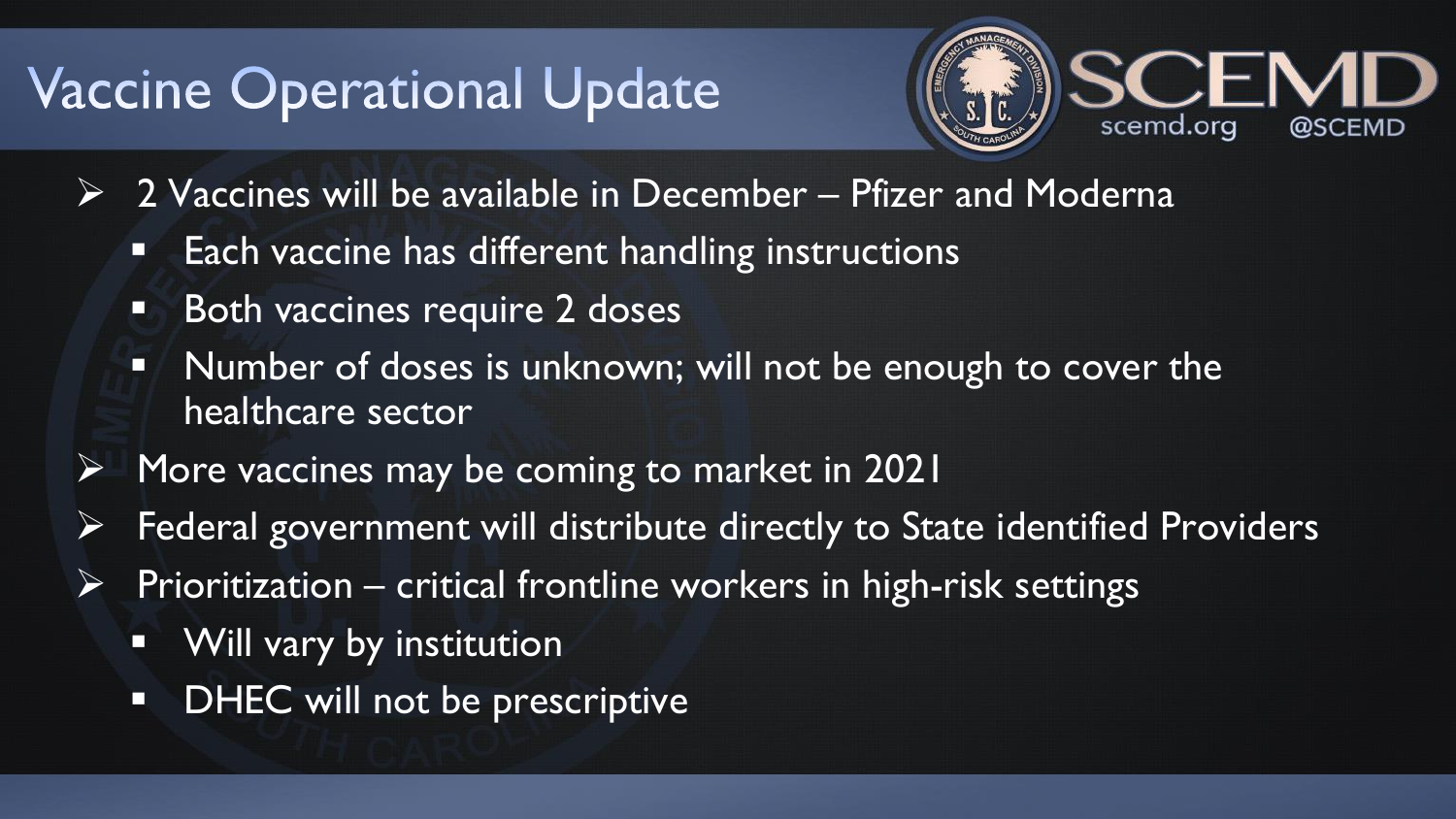

### **COVID-19 Vaccine Comparison**

### **PFIZER VACCINE**

**VACCINE EFFICACY AND CURRENT STATUS** 

- 90% or more effective
- Expected to file for Emergency Use Authoriza this week - 11/16/2020.

### **DOSE TIMELINES**

• 2 dose vaccine - 2nd dose required 21 days aft

### **STORAGE REQUIREMENTS**

### **HANDLING REQUIREMENTS**

- Once thawed, vaccine can last in refrigerated for as long as (5) days.
- Must be stored at Ultra Cold temperature of -7 Celsius/-94 degrees Fahrenheit.
- Requires ultra cold freezer for storage.
- Can last in ultra cold freezer for up to (6) mon
- Specialty shippers hold up to (5) trays of vials (975) doses that may require refresher of dry days for up to (15) days- if used as a temporal solution.
- Not to be opened more than twice daily, and v closed within three minutes of opening.

### **MODERNA VACCINE**

| ation (EUA)                                                       | 94.5% effective<br>Intends to file for an EUA in the coming weeks.                                                                                                                                                                                 |
|-------------------------------------------------------------------|----------------------------------------------------------------------------------------------------------------------------------------------------------------------------------------------------------------------------------------------------|
| ter initial dose.                                                 | 2 dose vaccine - 2nd dose required 28 days after initial dose.                                                                                                                                                                                     |
| temperatures<br>70 degrees<br>aths.                               | Can last in refrigerated temperatures for (30) days.<br>Must be stored at -20 degrees Celsius/-4 degrees Fahrenheit<br>- traditional freezer temperatures.<br>Does not require the ultra cold storage that is necessary for<br>the Pfizer vaccine. |
| s, containing<br>ice every $(5)$<br>ry storage<br>will need to be |                                                                                                                                                                                                                                                    |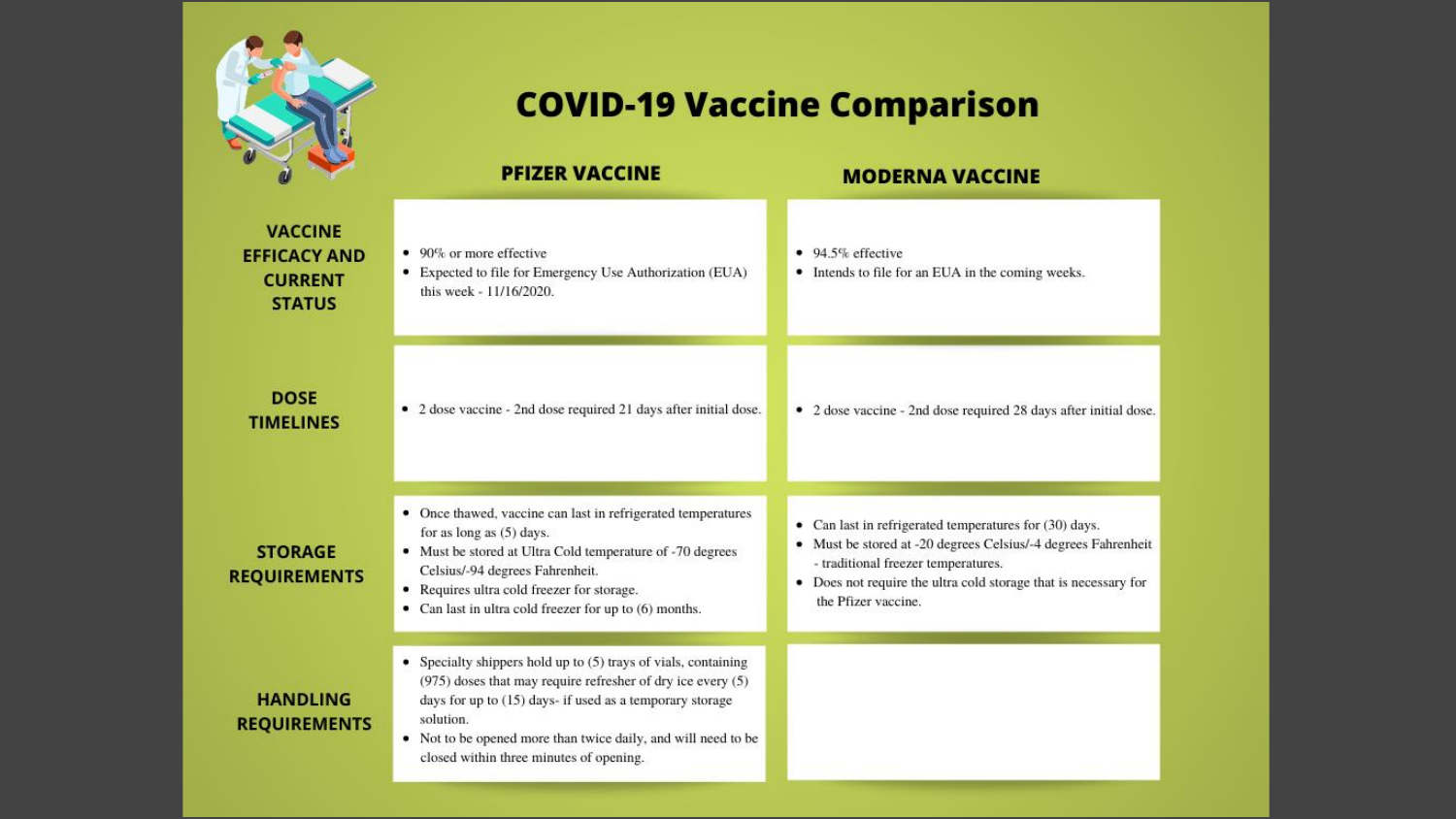

### **PFIZER VACCINE**

### **PROJECTED PRODUCTION**

- Expected production in 2020 50 million.
- Expected production in 2021 1.3 billion.

### **MINIMUM ORDER DOSE QUANTITY**

• A minimum order quantity requirement exists for this vaccine. A minimum of (975) doses must be ordered in order to receive vaccine.

### **COVID-19 Vaccine Comparison**

### **MODERNA VACCINE**

- Expected production in 2020 20 million.
- Expected production in 2021 1 billion.

• A minimum order quantity requirement exists for this vaccine. A minimum of (100) doses must be ordered in order to receive vaccine.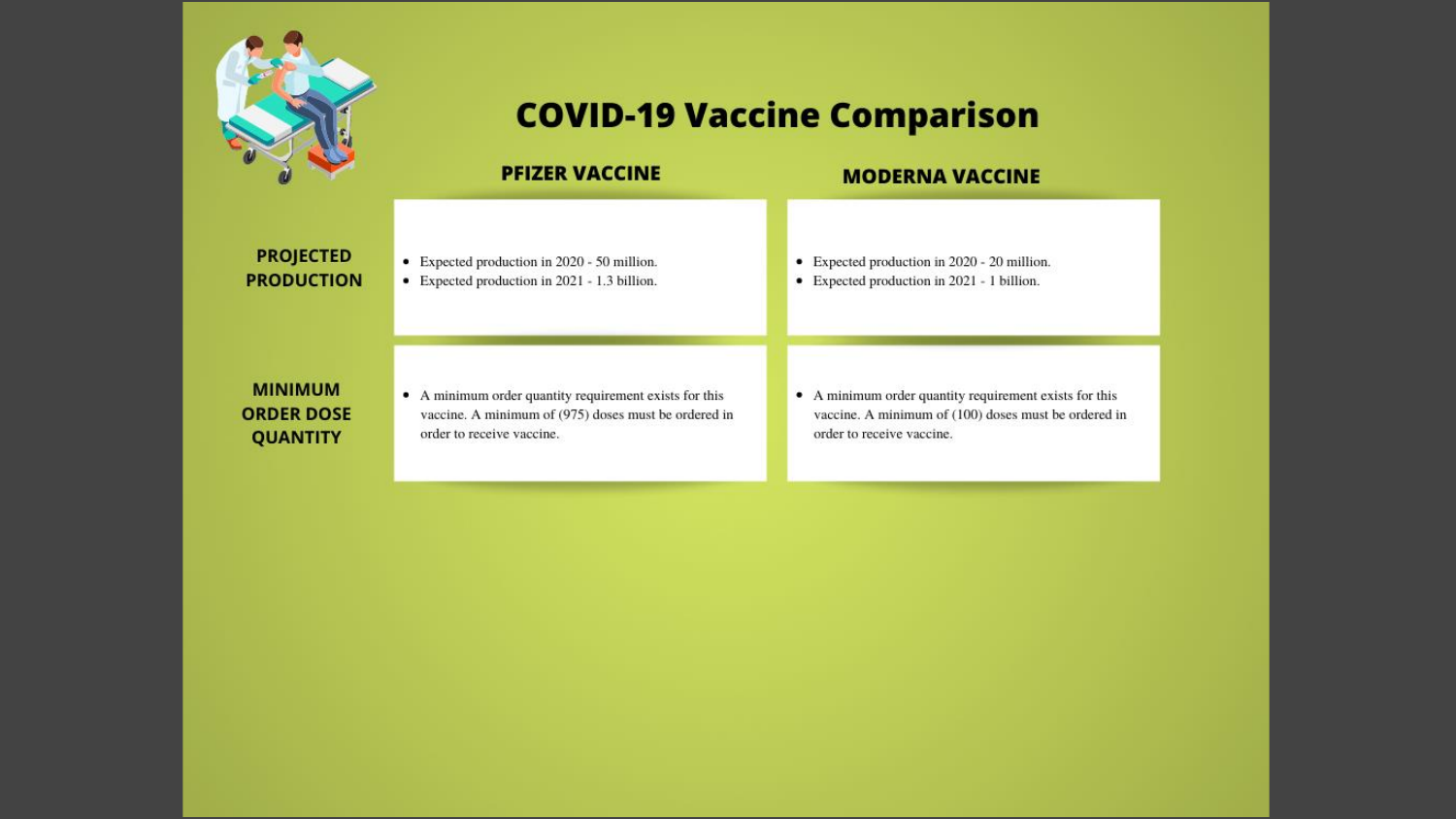## Long Term Care Facility Update

 CVS/Walgreens Partnership Nursing Homes enrolled: 100% Community Residential Care Facilities (CRCFs) enrolled: 95%  $\triangleright$  Planning for those not enrolled Other federal pharmacy partnerships exist for future efforts







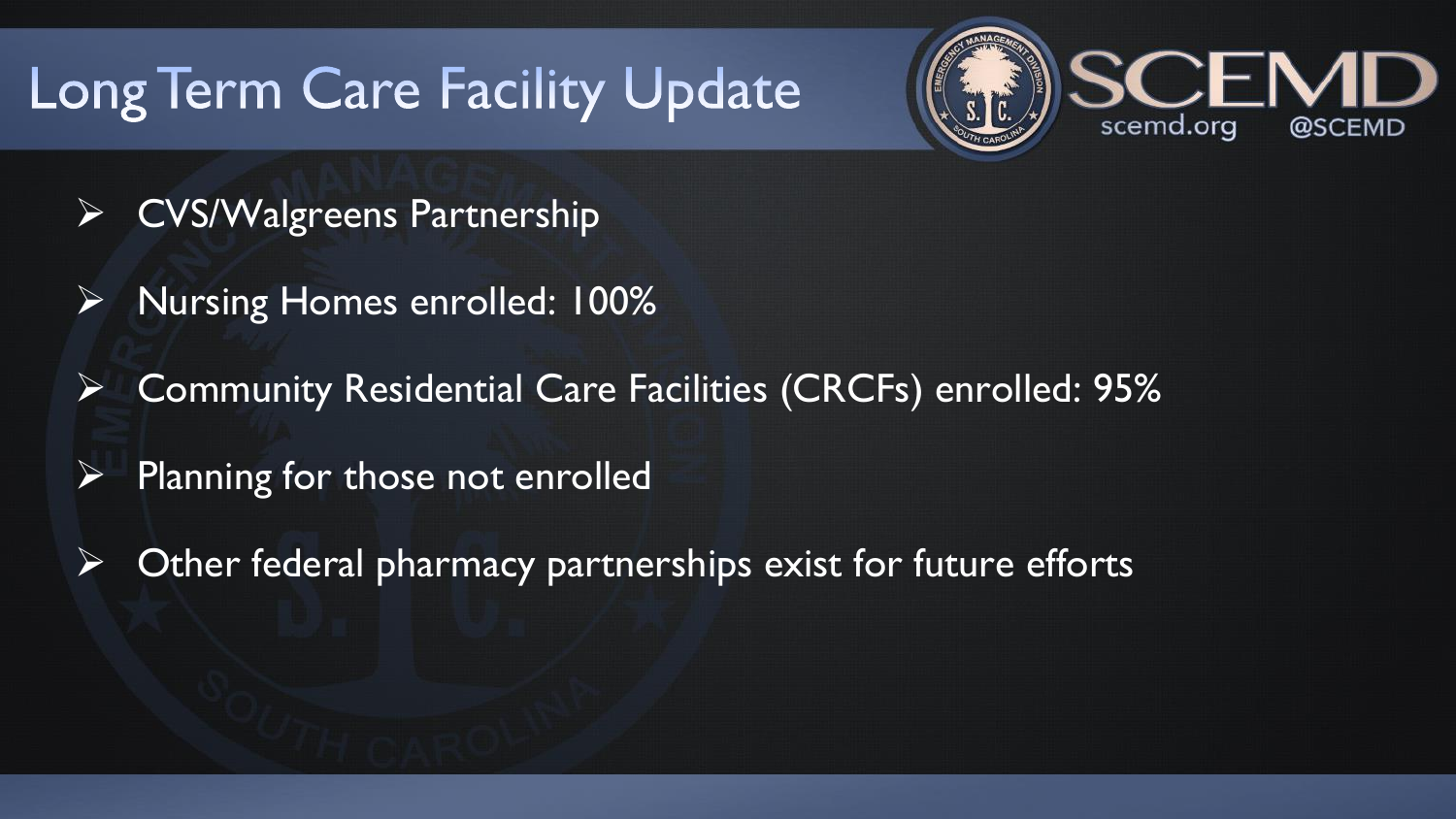## Phase 0 (Pre-Vaccine)

### State activities:

- $\triangleright$  Vaccine Plan (Version 2) will be published following Thanksgiving  $\triangleright$  Vaccine Advisory Committee continues working on prioritization
- recommendations
- $\triangleright$  Provider enrollment and education is ongoing
- $\triangleright$  Ongoing procurement of ancillary supplies & cold chain storage equipment
- $\triangleright$  Crafting targeted messaging to address key topics including vaccine hesitancy, availability expectations, and data sharing



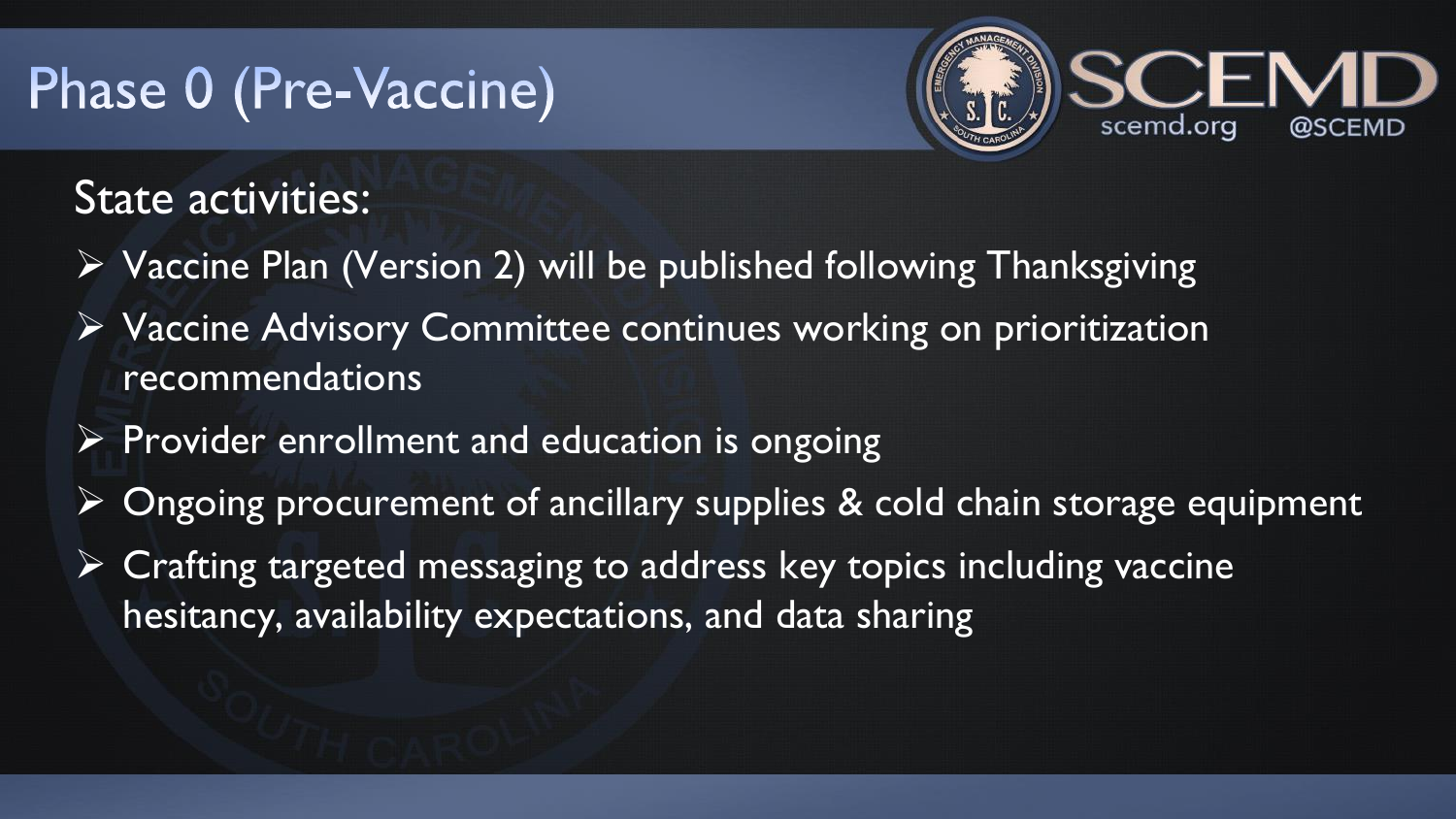## Phase 1 (Limited Vaccine Supply)

Planning Assumptions: Begin in December Vaccine cold chain requirements are Ultra Cold or frozen Federal Government direct ship vaccines to state enrolled providers State submitted preferred provider sites to the CDC for early shipment Pfizer will assist with 1 dry ice recharge; State to assist additional requests Closed COVID-19 vaccine locations may be utilized







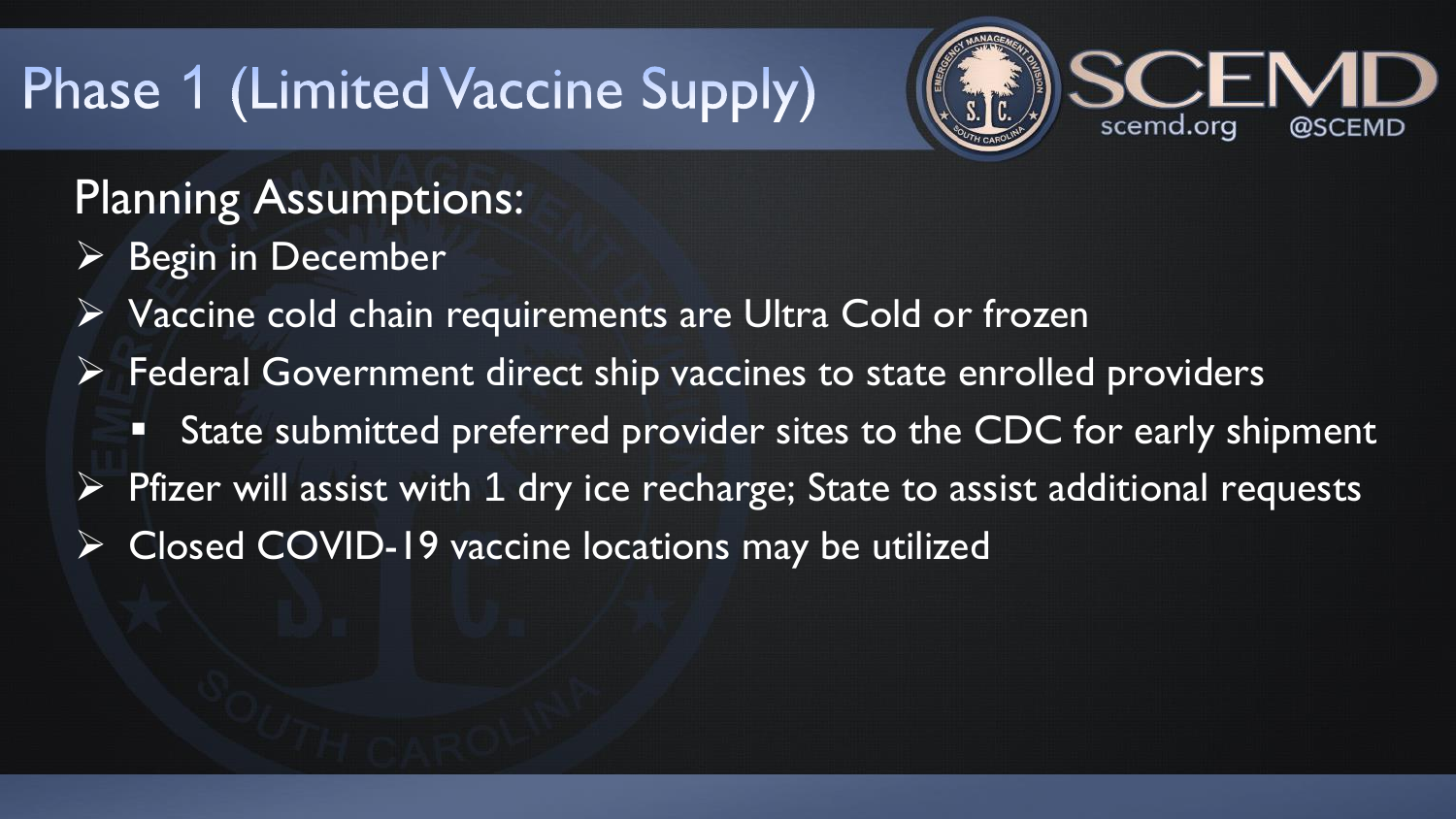## Phase 1 (Limited Vaccine Supply)

Key Issues & Challenges:  $\triangleright$  Identification of Phases 1B critical populations  $\triangleright$  Different cold chain requirements Managing multiple vaccines Coordination of vaccine public information messages with the State's JIC

Anticipated Local Support:

- getting the vaccine and others are not
- Begin local planning for Phase 2
	- **Update plans**
	- Vaccine site planning and coordination with DHEC Regions







 $\triangleright$  Public messaging that is consistent with the State's JIC, messaging why some are

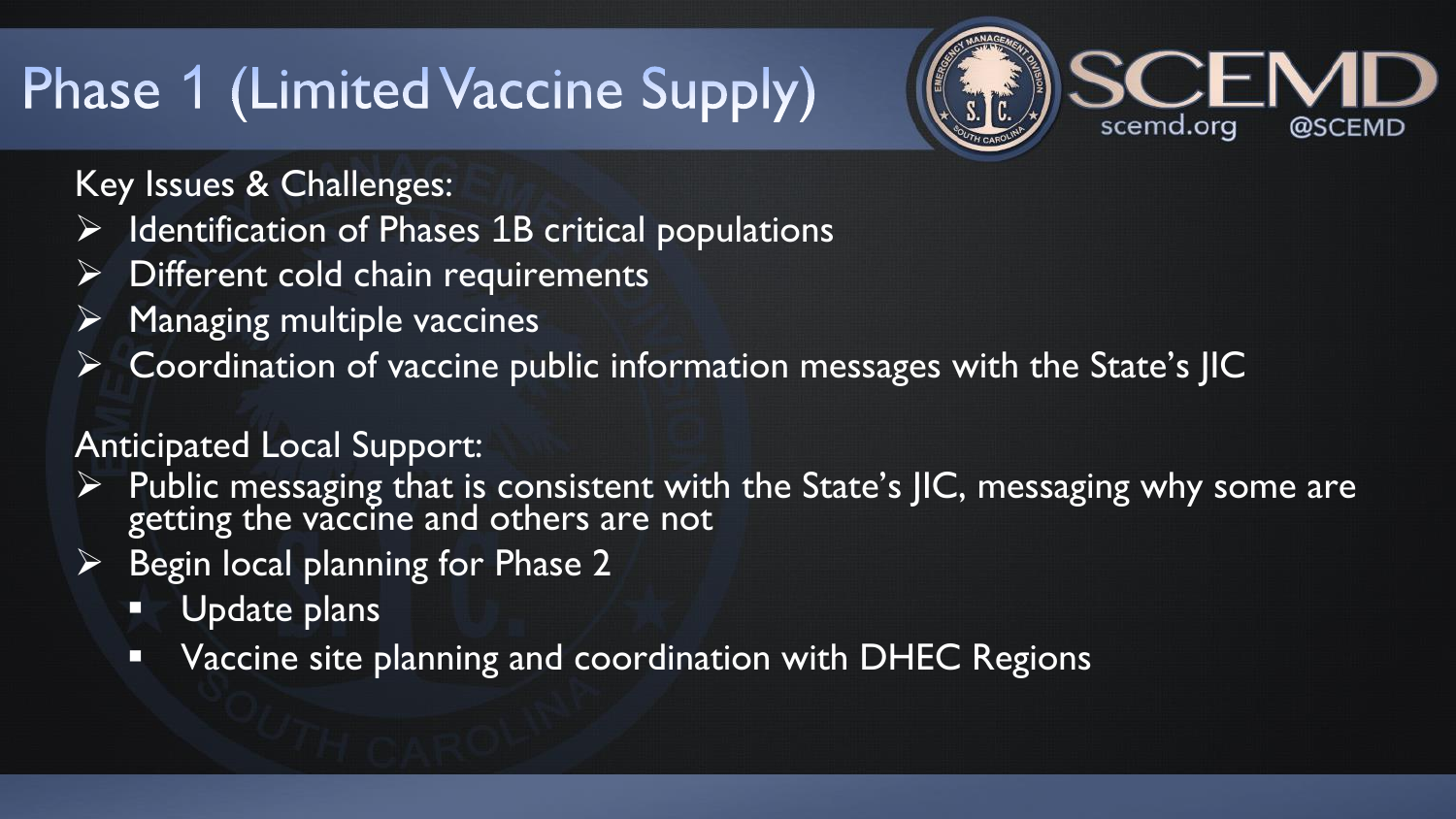- 
- $\triangleright$  Federal Government will continue to direct ship most vaccines to state
	- through COVID-19 vaccination sites (may mimic Open POD concept)
		-
		-



## Phase 2 (Large Doses Available)

Planning Assumptions: Time frame: early to mid 2021 Vaccine cold chain requirements are either frozen or refrigerated approved providers (more providers than Phase 1)  $\triangleright$  Some vaccines will be shipped to the state and provided to the public  $\triangleright$  State may continue to provide some ancillary materials National Guard support may be minimal or nonexistent





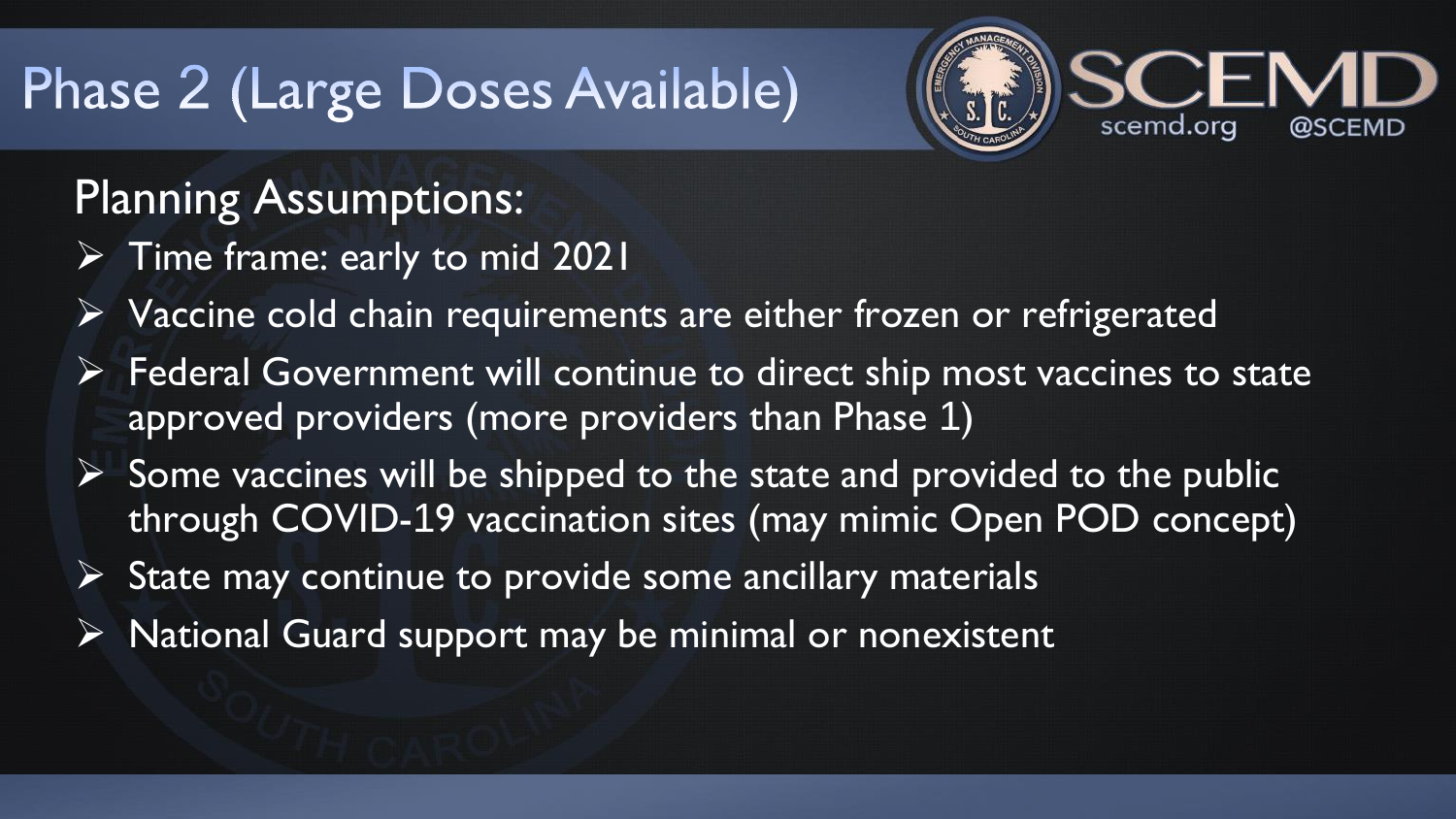## Phase 2 (Large Doses Available)

Key Issues & Challenges:

- $\triangleright$  Enrolling non-traditional vaccine providers
- $\triangleright$  Monitoring vaccine administration capacity

- Continued public messaging that is consistent with the State's JIC
	- Support to COVID-19 vaccination sites (open PODs)
		- **Site identification and coordination for use**
		- **Traffic control; Site equipment (if outdoors) / general support**









Anticipated Local Support: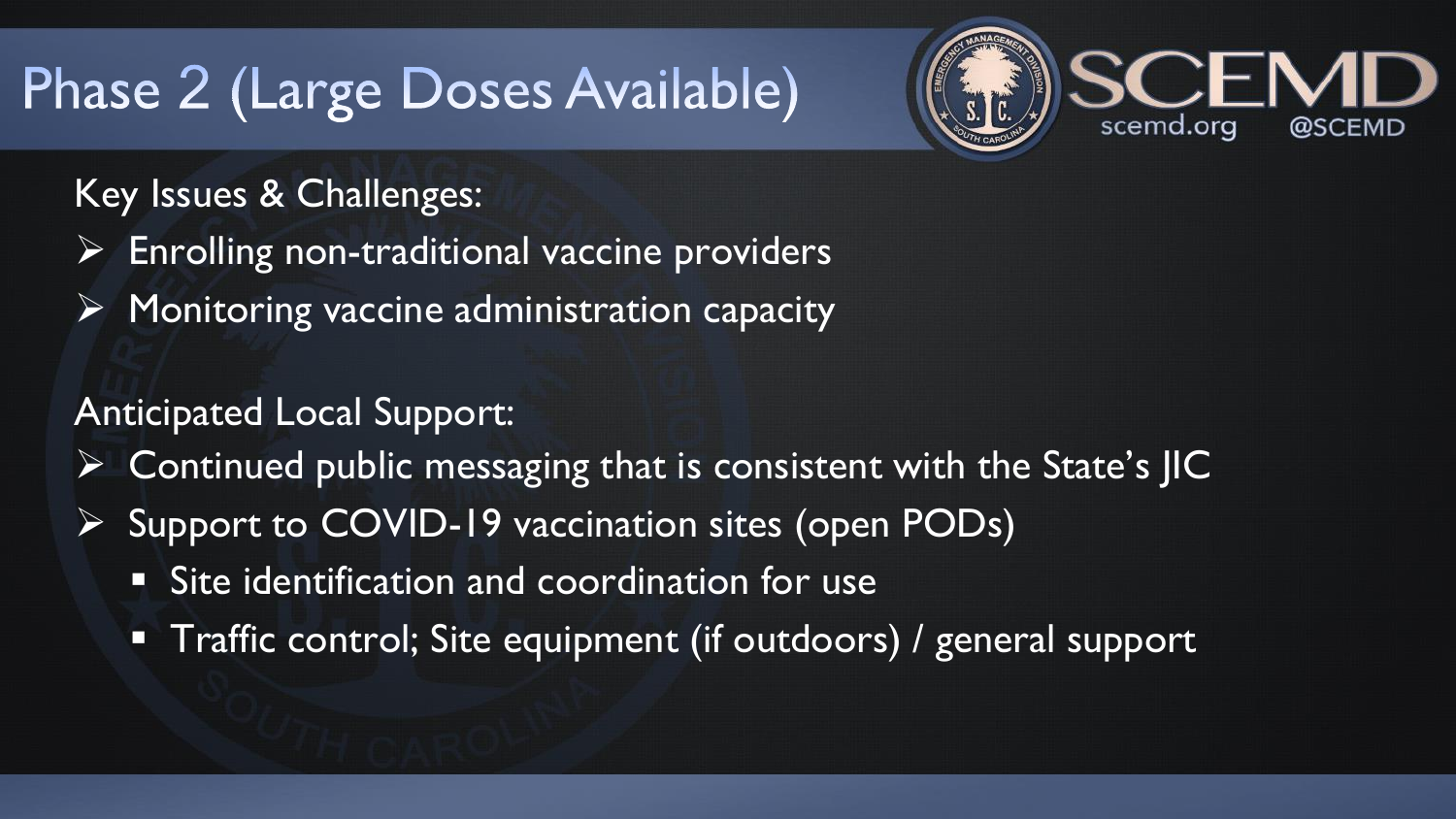## Phase 3 (Likely Sufficient Supply)

Planning Assumptions: Time Frame: Summer – Fall 2021 Refrigerated Vaccine cold chain requirement Managing multiple vaccine with multiple doses  $\triangleright$  Commercial sector and routine vaccination operations have fully integrated the COVID-19 vaccination







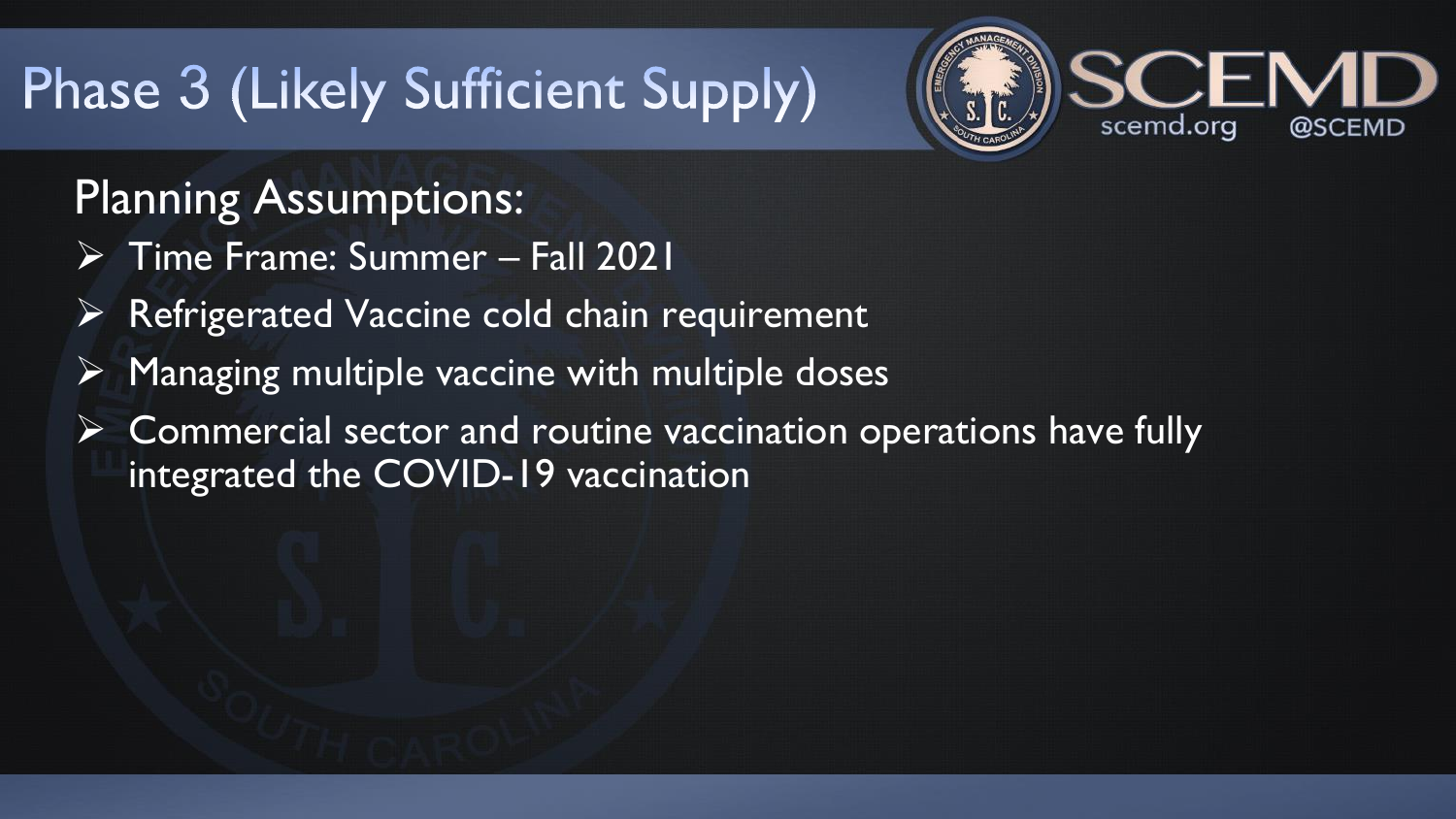## Phase 3 (Likely Sufficient Supply)

Key Issues & Challenges:

- Ensuring equitable vaccination access across the entire population
- with low coverage

Anticipated Local Support: Continued public messaging that is consistent with the State's JIC



# $\triangleright$  Reassessment of strategy to increase uptake in population or communities

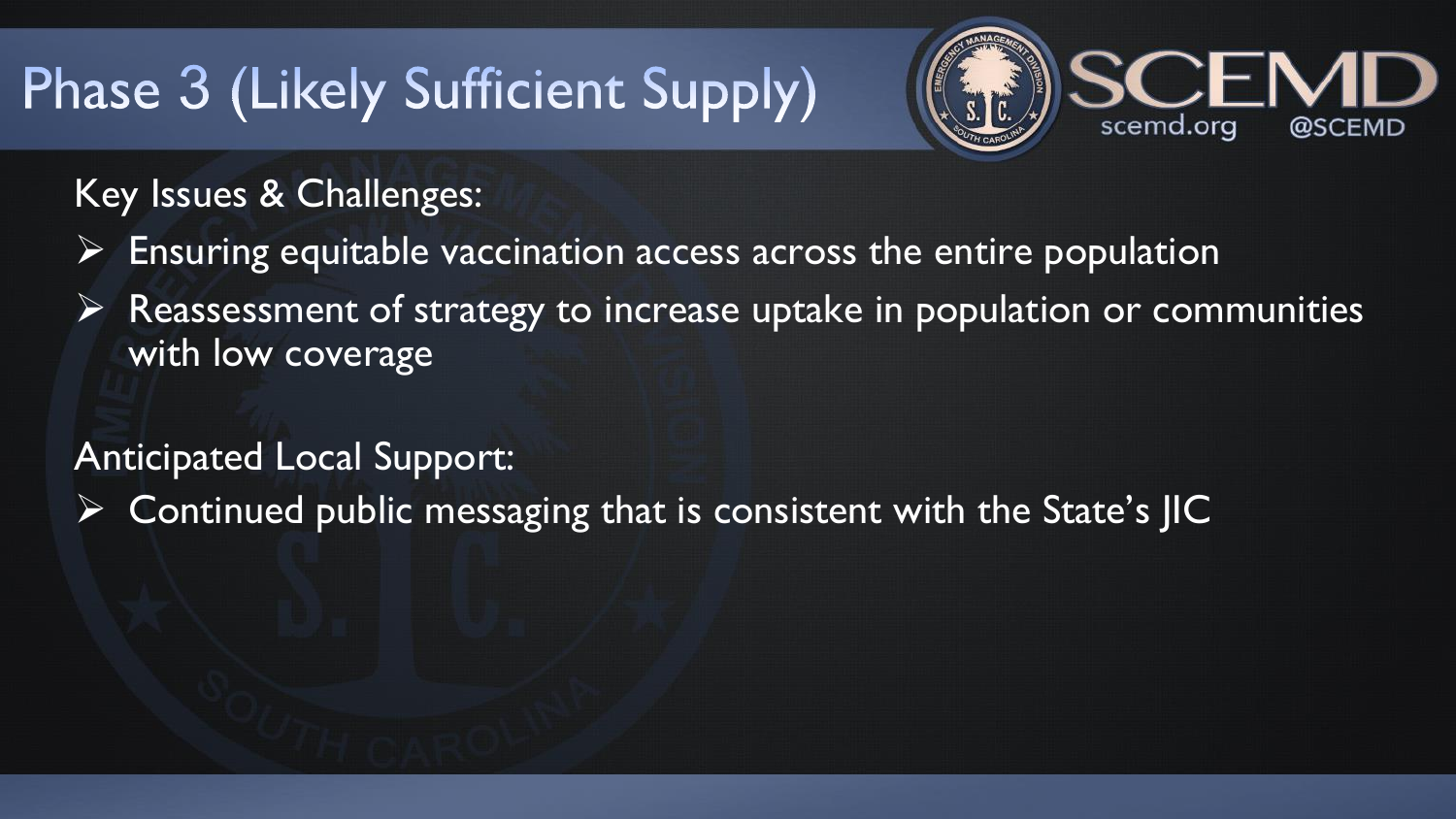### **Finance Update**

- Funding opportunities
	- **Working with FEMA regarding Public Assistance (PA) eligibility. FEMA is developing** guidance but no concrete information at this time.
	- SC deadline has passed for current CRF/ CARES Act funding.
	- **No new funding sources identified.**